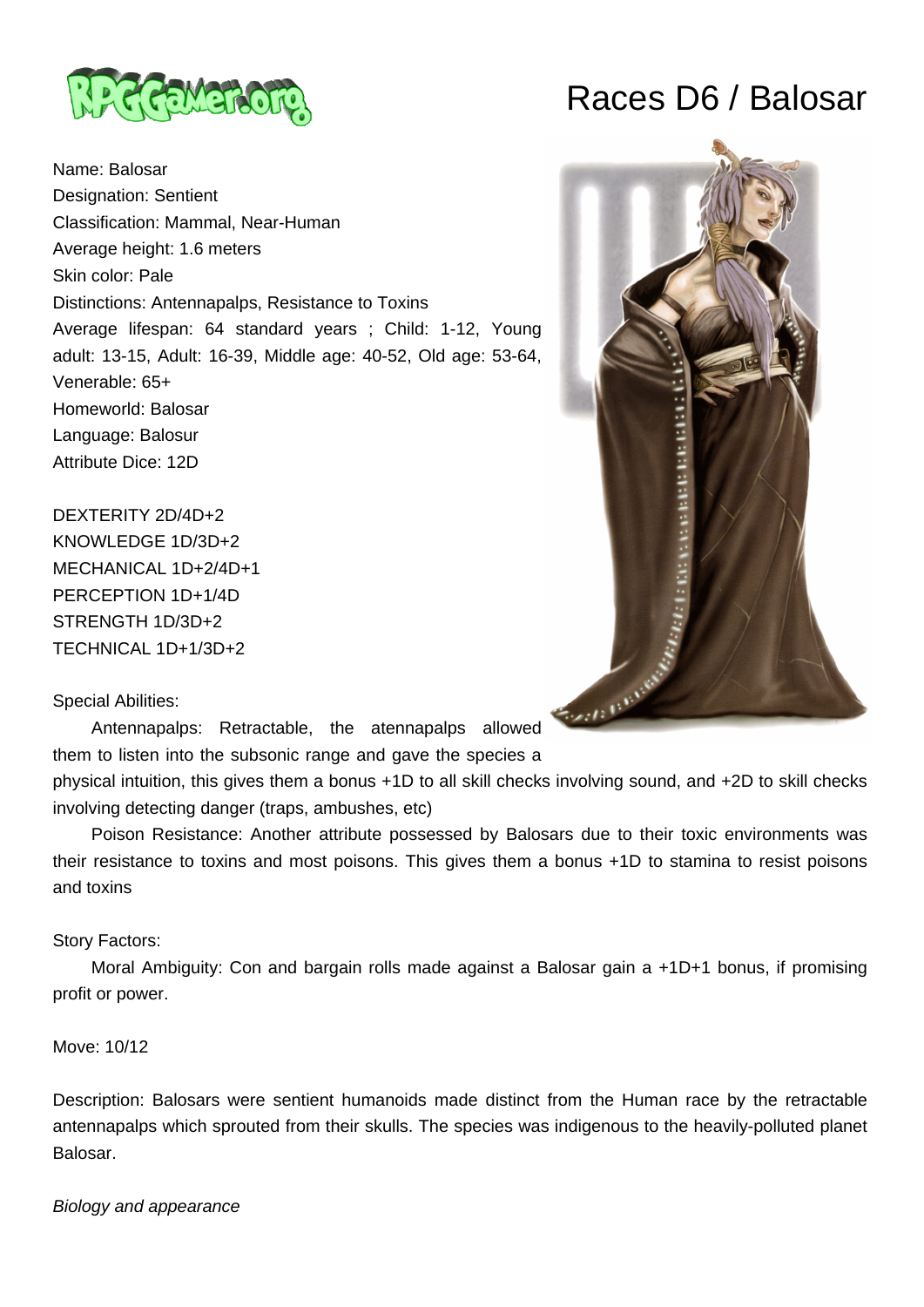Physically similar to Humans, the Balosars appeared to be sickly and gaunt when compared with the galaxy's most common species due to the heavy pollution of their homeworld. The most striking difference between Balosars and humanity were a pair of antennapalps which sprouted from underneath their thick coarse hair on their skulls. Retractable, the atennapalps allowed them to listen into the subsonic range and gave the species a physical intuition, which members of the Jedi Order sometimes mistook for Force sensitivity. Because they could detect surges in emotion which could forewarn them of impending danger, they were able to survive and navigate the dangers which lurked on their crimeinfested homeworld. Another attribute possessed by Balosars due to their toxic environments was their resistance to toxins and most poisons. Because of the immunity, the Balosars were able to consume mass amounts of the deadly narcotics known as death sticks, a product of Balosar itself. Despite the immunity from its deadly components, Balosars were not immune to its addictive properties, and because of this and their world's natural dangers, Balosars had a relatively short lifespan compared to similar species.

### Society and culture

Early in its history, the Balosar homeworld was overrun by galactic megacorporations eager to exploit the world's lax ecological protection laws. By the time of the Clone Wars, the Balosars had undergone precipitous social decay, resulting in most of the populace finding a place in the criminal underworld of the galaxy. Balosars were commonly stereotyped as spineless, weak-willed, depressed, sarcastic, cynical, and selfish. Despite these stereotypes, the Journal of Personality and Galactic Psychology did not indicate any sort of genetic link to these emotions and attributed them largely to their world's social failings. As the world was the home of the balo mushroom, the Balosar criminal element quickly learned to craft death sticks, one of the galaxy's most potent narcotics. Death sticks were a devastating factor in Balosar society, where they addicted users, forcing them to purchase more. Pollution is one of the causes of the heavy addiction to death sticks, but the Balosar's immunity to toxin allows them to consume them without much effect other than the life-long addiction. Some Balosars even entered the death stick business, where they would travel in hopes of finding potential customers.

Because the planet Balosar was not a place of high opportunity, Balosars often left their homeworld to look for a more prosperous place to live. Since many carried criminal records, they were perceived as self-absorbed individuals who had a difficult time determining right from wrong. Young Balosars were commonly sent to worlds to find as better education and allow themselves to pursue a better life. Speaking both Basic and Balosur, naming conventions included a first and last name; the later of which was divided by an apostrophe following the first three letters. While this was the norm, it was not a rule as some individuals possessed names without the apostrophe. Names popular among the Balosars were Nina Dar'Eboros, Vaya Bar'jaraka and Zirk Mer'darro.

#### **History**

During the reign of the Galactic Republic, the illegal trade in death sticks became the greatest competition to the spice from Ryloth called ryll. The rivalry resulted in a hatred between the Balosars and Twi'leks that would last for centuries. Remaining out of galactic politics, the Balosar economy was ruined during the reign of the New Republic, as the world's pollution had seeped into the balo mushroom farms deep underground, destroying the entire crop. The Balosars had no choice but to join the Twi'lek's spice industry as low-level runners in order to maintain some form of economic stability. When the Yuuzhan